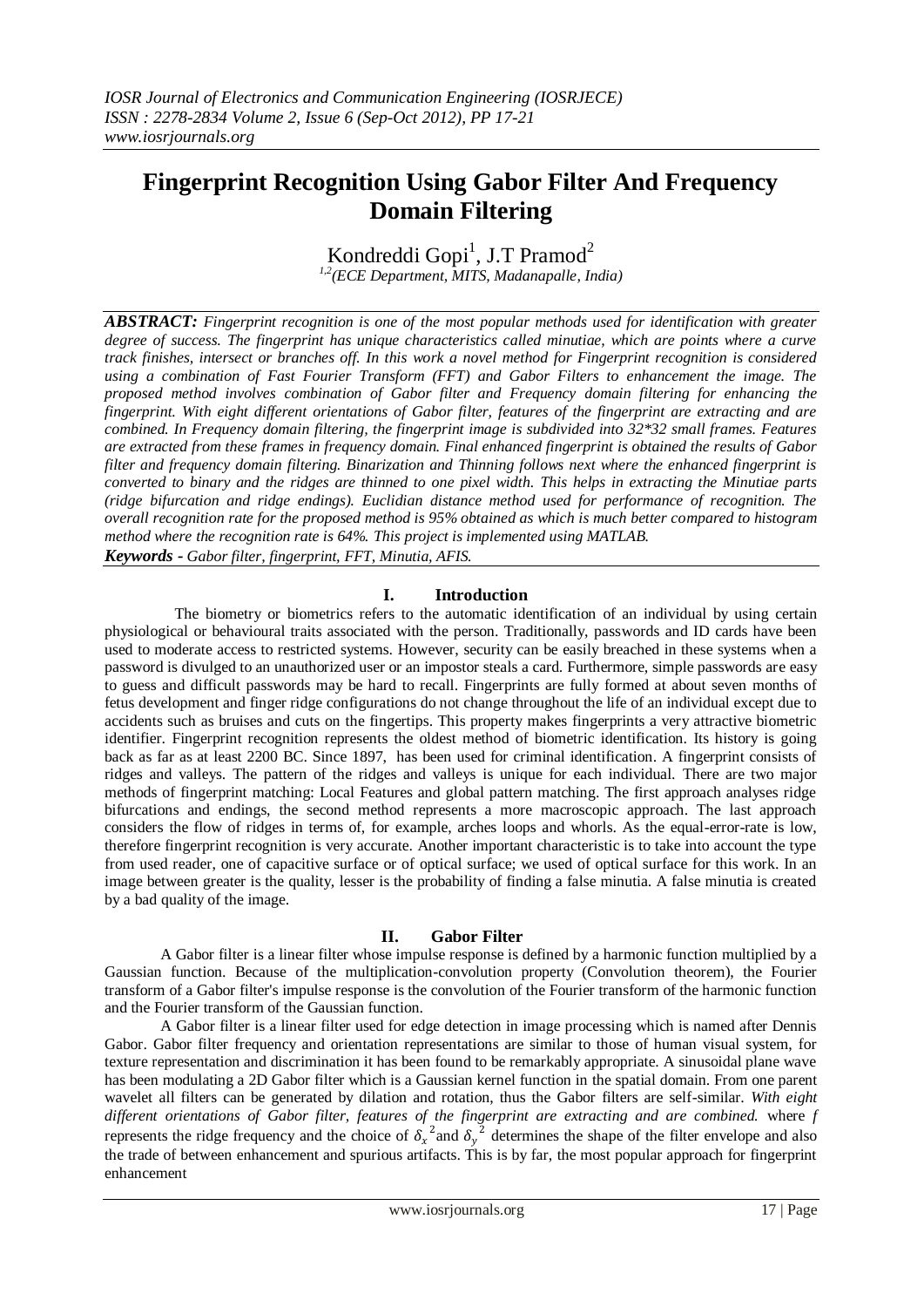$$
G(x,y) = \exp\{-\frac{1}{2}\left[\frac{x^2}{\delta_x^2} + \frac{y^2}{\delta_y^2}\right]\}\cos(2\pi f x)
$$
 (1)

# **III. Frequency Domain Filtering**

The main aim of enhancement to improve the clarity of ridge structure in the recoverable region and mark unrecoverable regions

We divide the image into small processing blocks (32 by 32 pixels) and perform the Fourier transform according to:

$$
F(U, V) = \sum_{x=0}^{M-1} \sum_{y=0}^{N-1} f(x, y) * \exp\{-j2\pi * \left(\frac{ux}{M} + \frac{vy}{N}\right)\}
$$
(2)

For  $u = 0, 1, 2, ... 31$  and  $v = 0, 1, 2, ... 31$ 

In order to enhance a specific block by its dominant frequencies, we multiply the FFT of the block by its magnitude a set of times. Where the magnitude of the original  $FFT=abs(F(u,v))=|F(u,v)|.$ 

## **IV. Proposed Enhancement**

From the previous subsections is clear that both approaches present desirable features that can be combined to obtain better image enhancement results. Thus this project proposes to use a combination of Fourier transform and Gabor filtering to carry out the image enhancement task. In the final image with minutiae"s detected in each stage is observed. Since we have the two enhanced images an algebraic sum is made and only the resulting pixel will be white, if in the two images the pixel is white too.



Fig.1. Block diagram of proposed fingerprint enhancement method

#### **V. Binarization**

Image binarization is the process of turning a gray scale image to a black and white image. In a grayscale image, a pixel can take on 256 different intensity values while each pixel is assigned to be either black or white in a black and white image. This conversion from gray-scale to black and white is performed by applying a threshold value to the image. In MATLAB, a value of one means the pixel is white, whereas a value of zero indicates the pixel is black. For a gray-scale image, the pixels are decimal values between zero and one. When a threshold is applied to an image, all pixel values are compared to the input threshold. Any pixel values below the threshold are set to zero, and any values greater than the threshold are set to one. By the end of this process, all pixel values within the image are either zero or one, and the image has been converted to binary format.

# **VI. Thinning**

Ridge Thinning is to eliminate the redundant pixels of ridges till the ridges are just one pixel wide. In each scan of the full fingerprint image, the algorithm marks down redundant pixels in each small image window (3x3). And finally removes all those marked pixels after several scans. In my testing, such an iterative, parallel thinning algorithm has bad efficiency although it can get an ideal thinned ridge map after enough scans. Their method traces along the ridges having maximum gray intensity value. However, binarization is implicitly enforced since only pixels with maximum gray intensity value are remained. Also in my testing, the advancement of each trace step still has large computation complexity although it does not require the movement of pixel by pixel as in other thinning algorithms. This is done by using the following MATLAB $\Box$  s thinning function.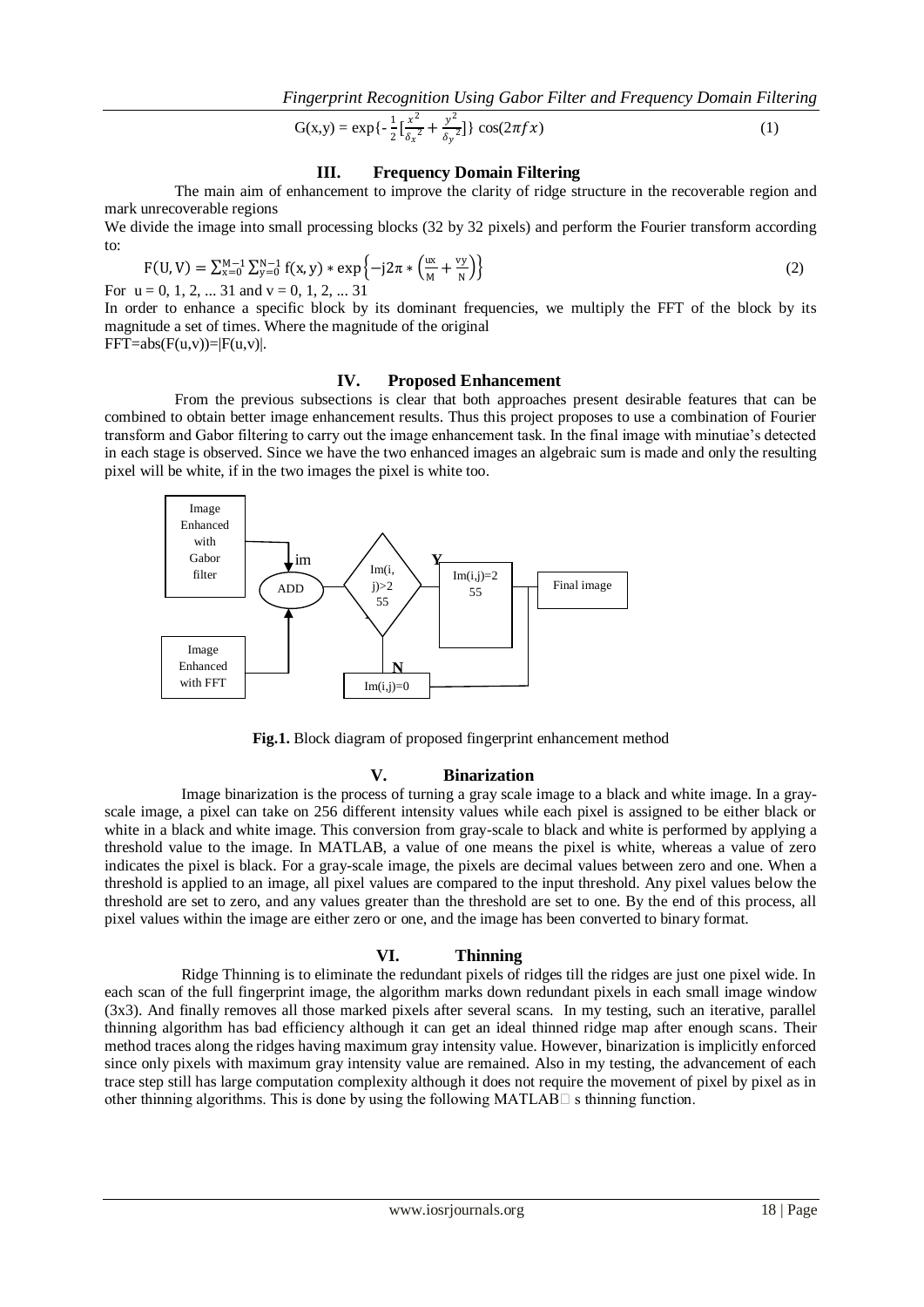# **VII. Minutia Detection**

After the fingerprint ridge thinning, marking minutia points is relatively easy. But it is still not a trivial task as most literatures declared because at least one special case evokes my caution during the minutia marking stage. In general, for each 3x3 window, if the central pixel is 1 and has exactly 3 one-value neighbours, then the central pixel is a ridge branch. If the central pixel is 1 and has only 1 one-value neighbour, then the central pixel is a ridge ending.



**Fig.2.** Implementation Block diagram

The block diagram which is used for fingerprint recognition is shown in the above figure. Image database consists of number of fingerprint images. Each fingerprint creates their own templates. The templates consists of ridge endings, ridge bifurcations and angle of orientations. Each fingerprint creates their own templates. Test image is nothing but the fingerprint image that is used for recognition. The test image can also create their own test template. Test template consists of ridge endings, ridge bifurcations and angle of orientations. Ridge endings and ridge bifurcations consists of X and Y coordinates. Then we can compare the edges, bifurcations, angles of image database templates and test templates.



**Fig.3.** input image **Fig.4.** Gabor filter enhancement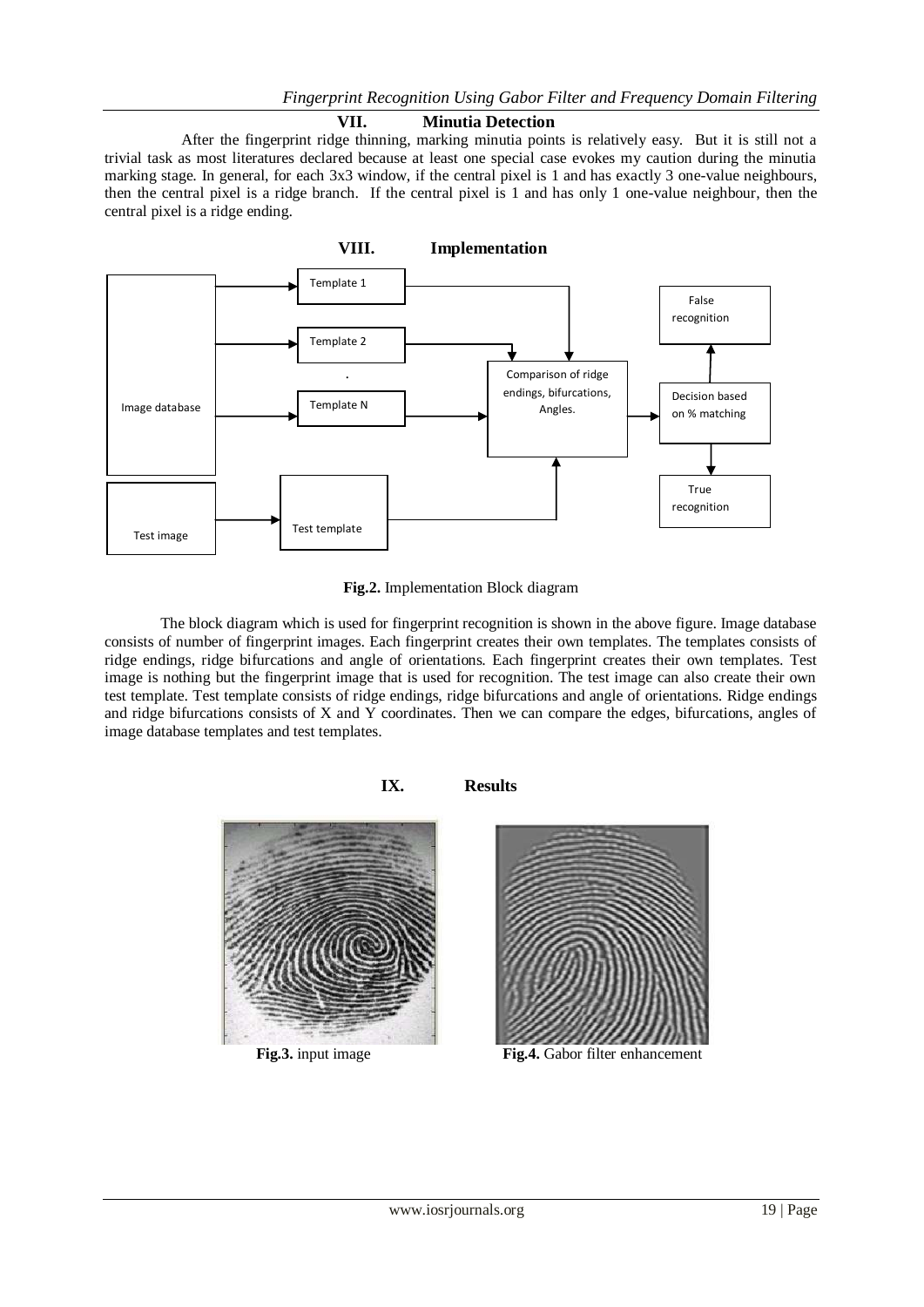